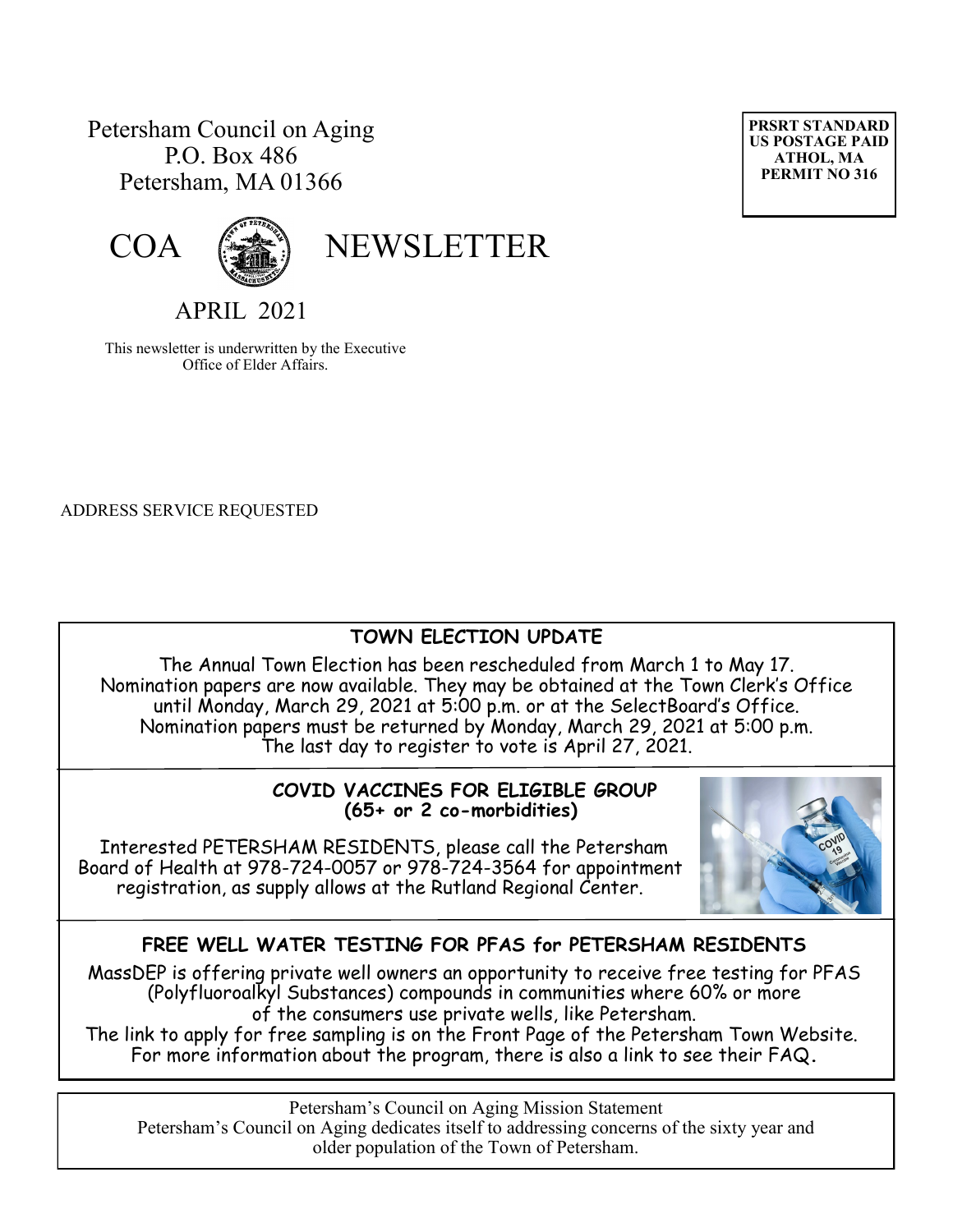# **PETERSHAM EVENTS AND NOTICES**

## **COA Enrichment/Cultural Programs**

The Programs of Storyteller Davis Bates and Musician Dan Kirouac originally scheduled to take place during 2020 will be rescheduled when Senior meals resume indoors at the Town Hall.



## **Hello SPRING!! Petersham Partners is eager to help you Celebrate!**



**Blue skies, birds singing…time to get out in the yard. Need a hand with some light clean up before the lawn chairs go out? How about someone to assist bringing outdoor furniture to its summer location? Would you like to have someone stop by to enjoy some light conversation and a cup of tea? Do you need a ride to an appointment? Maybe there is another project where you could use an extra set of hands….we have them! It has been a long year and we all look forward to re-connecting with you. Call Deb at 978-724-0078**

# **One Liners (anonymous)**

**Despite the high cost of living, it remains popular.**

**I can tell when people are being judgmental just by looking at them.**

**I was addicted to the Hokey Pokey, but then I turned myself around.**

**I can't believe I got fired from a calendar factory. All I did was take a day off.**

**What's the difference between ignorance and apathy? I don't know, and I don't care.**

**I can't wait to retire so I can get up at 6 a.m. and drive around really slowly and make everyone late for work. A man knocks on my door; asked for a donation towards the local swimming pool. I gave him a glass of water.**

**Before you criticize someone, walk a mile in their shoes. That way when you do criticize them,** 

**you are a mile away and you have their shoes.**

# **COA BOARD NOTES**

- The COA Board met on March 10, 2021 at 10:10 a.m.
- December 9, 2020 Board **Meeting Minutes** were approved as amended.
- **Treasurer's Report** was read and approved.
- **Reminder:** Grab n Go Lunches will continue until indoor meals are approved.
- **Enrichment programs:** Storyteller Davis Bates & Musician Dan Kirouac will be rescheduled once indoor meals are approved. Watch for future updates.
- **Fitness Programs:** Chair Yoga and Tai Chi continue to be held. See Fitness section for details. All participants must wear masks. Limited at this time to10 people including instructor.
- **Health Programs:** No Health Programs are scheduled due to Covid-19 restrictions.

#### **Discussions:**

**(1)** The Board continues to look for new members. Interested: Contact Kay Berry at 978-724-6610

- **(2)** Free Printer Ink Cartridge: If anyone can use a black/color 564XL ink cartridge contact Kay.
- **(3)** Board was updated on Covid-19 information received from the State since the last COA meeting.
- **(4)** The contract for the Elder Affairs grant has been completed and signed by SelectBoard Chair.
- **(5)** The annual requested COA budget has been submitted for inclusion in the Town Budget.
- **(6)** Board members received and completed Conflict of Interest Forms required by the Town.
- **(7)** Worcester County Sheriff's Office supplied the COA with File of Life Cards & Personal Protective Packs to include with Grab n Go lunches. They also do House Numbering for anyone requiring it.
- **(8)** LifePath has been wonderful to the COA during the pandemic. They recently sent appreciation gifts to the Grab n Go lunch volunteers; Kay Berry, Janice Olson, Phil Hanno, and Sandy & Marc Page.
- **(9)** Janice Olson asked for someone to take over organizing the yearly BigE trip. Janice has been the organizer for years and was thanked by the Board. Phil Hanno agreed to take over.

 *The next Board meeting will be on: Wednesday, April 14, 2021 at 10 a.m. in the Lower Town Hall.*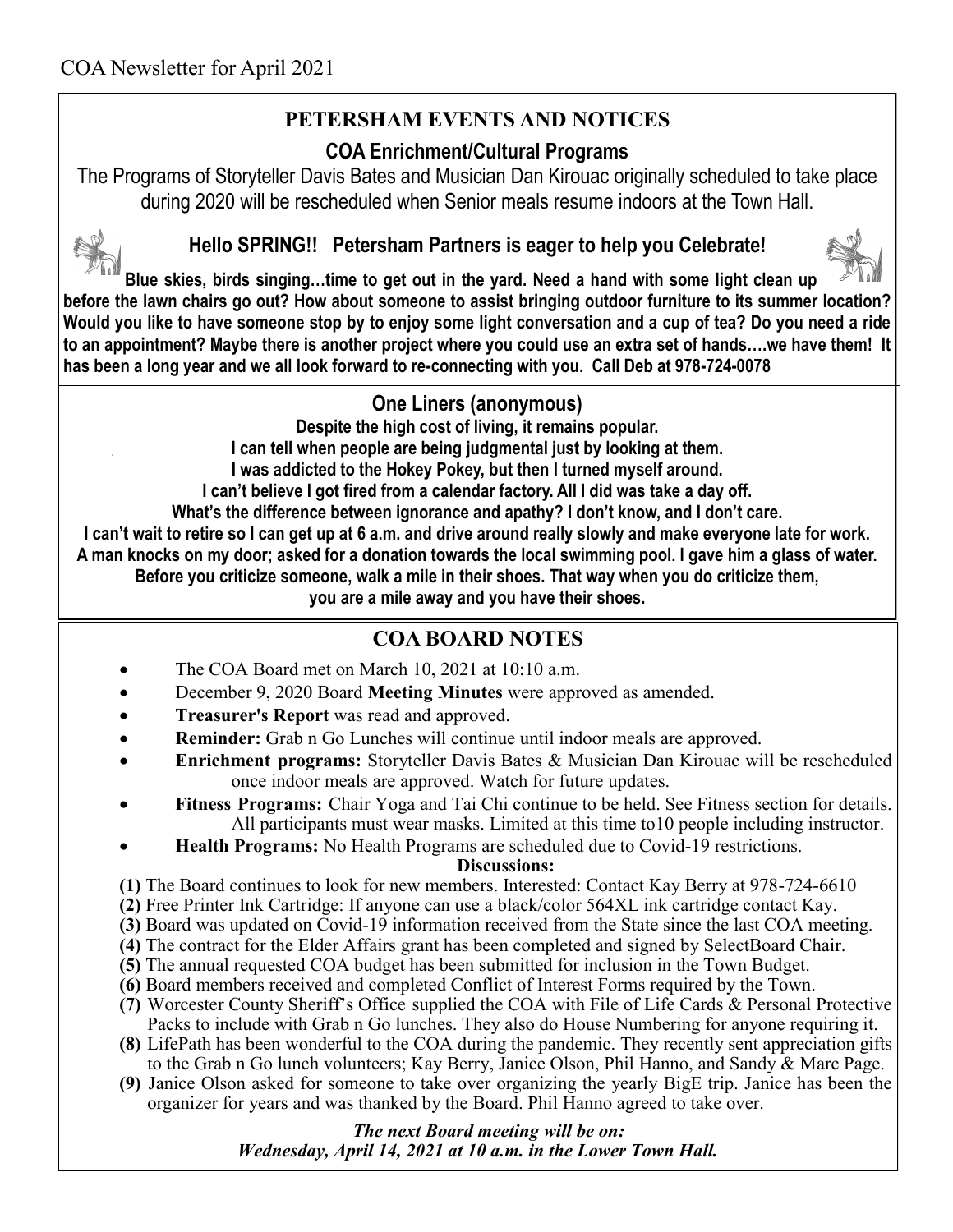## **LifePath Offers a Wide Range of Senior Services You can contact LifePath at 413-773-5555, 978-544-2259 or 1-800-732-4636**

Did you know that our local social service agency, LifePath, can help you with the following:

Adult Family Care, Benefits Counseling, SHINE Health Insurance, Rainbow Elders, Options Counseling, Personal Care Attendant, Money Management, Senior Dining Options, Clinical Assessment, Long Term Care Ombudsman, Home Care Services, Healthy Living Program, Elder Protective, Congregate and Supportive Housing, & Dementia Caregivers Support.

#### **Introducing a New Newsletter Column: The Recipe Box**

Health is Wealth! Such a powerful phrase. Thinking along those lines, we would like to introduce a new section to the newsletter called "The Recipe Box". Anyone who would like to share a *healthy recipe* in any category, meat or meatless dishes, soups, breads, salads, casseroles (even desserts can be made heart healthy), we would welcome your input. If you have a special recipe that you would like to share, please submit it to: **[fishermarilyn47@yahoo.com](mailto:fishermarilyn47@yahoo.com)**

NOTE: Recipe inclusion will be based on space availability in each months' newsletter.

#### **ELDER CARE 2021: A Virtual Event - Save the Date: May 3, 2021**

**Presented by: Sheriff Lew Evangelidis Worcester County Sheriff's Office and Central Mass Agency on Aging** You will be able to watch Elder Care 2021 by going to YouTube and typing "CMAA SeniorConnection" in the search. For more information contact: Amber Krasinski at: akrasinski@seniorconnection.org or 774-239-5961 Donna Ostiguy at: dostiguy@worcestercountysheriff.org or 508-796-2638

## **TECH SUPPORT SCAM**

The phone rings, the caller says your computer has a virus & needs to be fixed. Watch out for tech scams. They might try to gain access to your computer to steal your personal information.

**Here's what you can do:** Just Hang Up

Don't click on any links in an email or pop-up screen

 Never give someone else control of your computer & DO NOT share your passwords Do not give your financial information to someone you do not know Keep your computer's security programs up to date

**Questions: Contact Northwestern District Attorney's Consumer Protection Unit Greenfield: 413-774-3186**

## **COA Sponsored SPRING YOGA, and T'AI CHI CLASSES**

**Tai Chi and Chair Yoga Classes are being held in The Town Hall. Both Chair Yoga and Tai Chi will be limited to 50% of the Town Hall's capacity for each class. Masks and social distancing are required. Kay Berry is the coordinator. If you have questions, call 978-724-6610 or email: PshamCOA@gmail.com**

**T'ai Chi classes with Valerie & Nick Wisnewski are being held on Wednesdays from 4 to 5 p.m.** 

April 7, 14, 21, and 28 Suggested Donation: \$5.00

**The Chair Yoga classes with Loren Magruder are being held in the Town Hall.**

 **Classes are held on Wednesdays at 10 to 11 a.m.**

April 7, 14, 21, and 28 Suggested Donation: \$5.00

**Participants are asked to email or call if you are interested in attending**. **Email is [PshamCOA@gmail.com](mailto:PshamCOA@gmail.com) or phone Kay Berry at 978-724-6610.** 

**Regular Yoga Classes and Fitness Classes have not been scheduled at this time. If you have previously attended these classes you will be notified when they are about to resume.**

> Fitness, Yoga, and T'ai Chi classes are sponsored by the Petersham Council on Aging and are underwritten by the Executive Office of Elder Affairs.